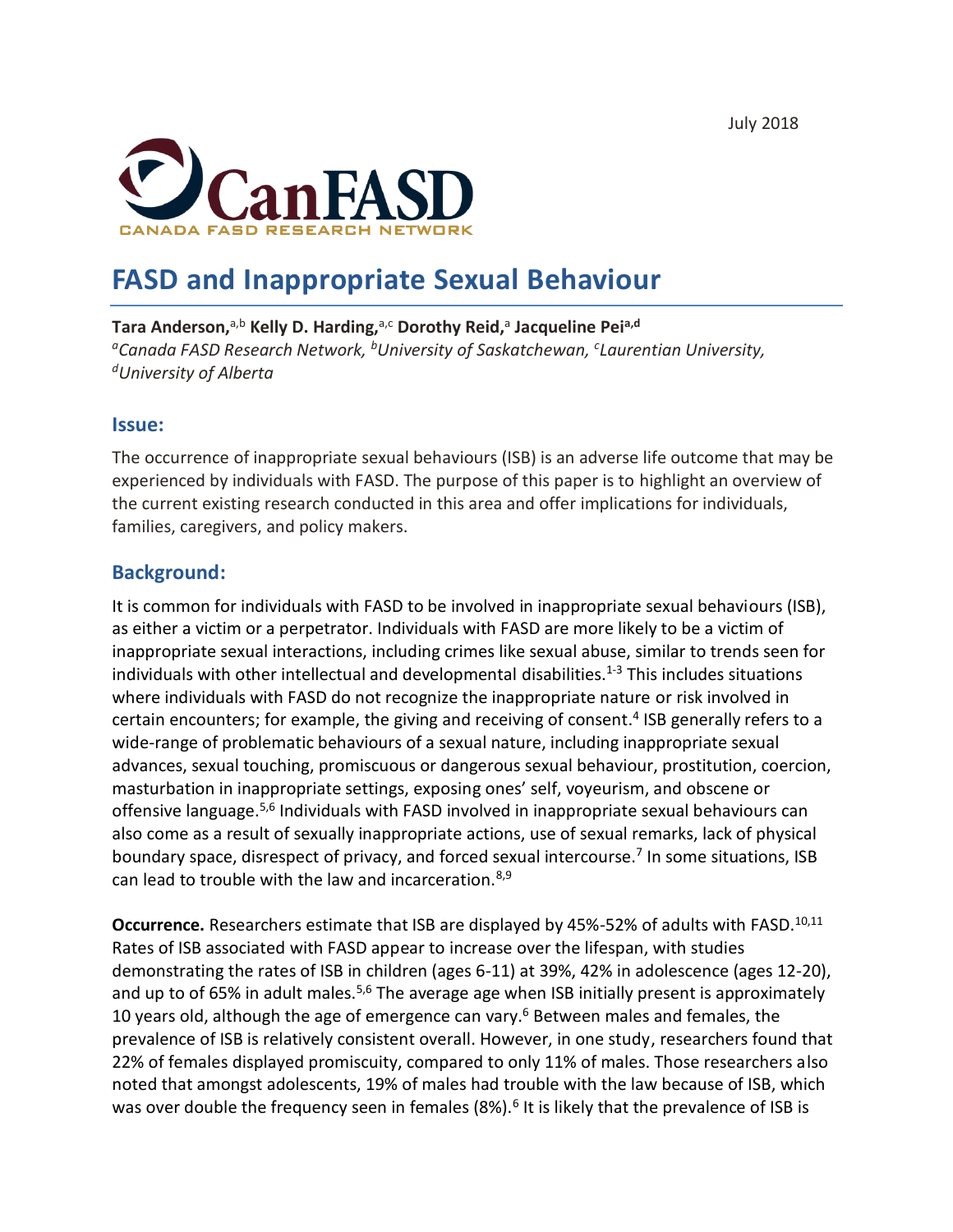actually higher than currently reported, as many behaviours are underreported as a result of fear, embarrassment, and stigma.<sup>6</sup> Given recent trends in the developmental disability literature in general, it is also possible that specific situations with ISB are occurring online, although there is no specific research in this area yet pertaining to individuals with FASD.<sup>12,13</sup> Individuals with FASD who have been victims of violence themselves, including physical or sexual abuse, are more likely to display ISB.<sup>5,7,8</sup> Researchers have shown that 77% of individuals with FASD have experienced some form of violence; including 55% who have experienced sexual violence.<sup>5</sup> In one study, 94% of females displaying ISB reported having been victims of sexual or physical violence.<sup>8</sup> Additionally, a long history of research on the abuse of individuals with disabilities has indicated that children with disabilities experience all forms of abuse and neglect more often than other children, with the rates of abuse being approximately 3.4 times higher than the general population.

**Understanding.** The brain differences caused by prenatal alcohol exposure can result in challenges with executive functioning, comprehension, adaptive behaviour, social skills, linking consequences to actions, impulsivity, and response inhibition. These brain-based challenges can interfere with the regulation of appropriate sexual behaviour.<sup>11,14</sup> For individuals with FASD, there can be a gap between their chronological/biological maturation and their cognitive and social maturation which may lead to inappropriate responses to sexual urges emerging as they move through childhood and into adolescence and adulthood, <sup>15</sup> presenting a significant challenge for the individual with FASD and their caregivers. Individuals with FASD can be literal thinkers who struggle at times with interpersonal boundaries, especially those that are assumed or go unspoken, such as body language or personal space.<sup>9</sup> Impulsivity can also lead to less regulated reactions to sexual feelings, as well as sexual relationships being entered into more hastily.<sup>16</sup> In addition, due to unique brain-based challenges, as well as variations in environmental factors, there can be vast differences in developmental patterns between individuals with FASD. These variations in developmental trajectories can lead to unpredictable responses and unique issues underlying the ISB for different individuals with FASD.<sup>17</sup>

It is also important to understand that individuals with FASD may not have had healthy opportunities for learning about appropriate sexuality and discussing it openly. Because of stigma around sexuality and individuals with disabilities, as well as the lack of understanding, educators or caregivers may avoid the topic of sexuality, wrongly viewing individuals with disabilities as asexual or as sexuality being unnatural for individuals with disabilities.18,19 These problematic perspectives can lead to the ignoring or avoidance of conversations about sexual needs, as well as overly harsh responses to expressions of sexuality.<sup>8</sup> Individuals with FASD may also live in situations which lack privacy and appropriate ways to express sexuality may not be present.<sup>20</sup> It is important to note that due to the aforementioned brain differences, even individuals with FASD who have received education and have conducive living situations are still vulnerable to ISB.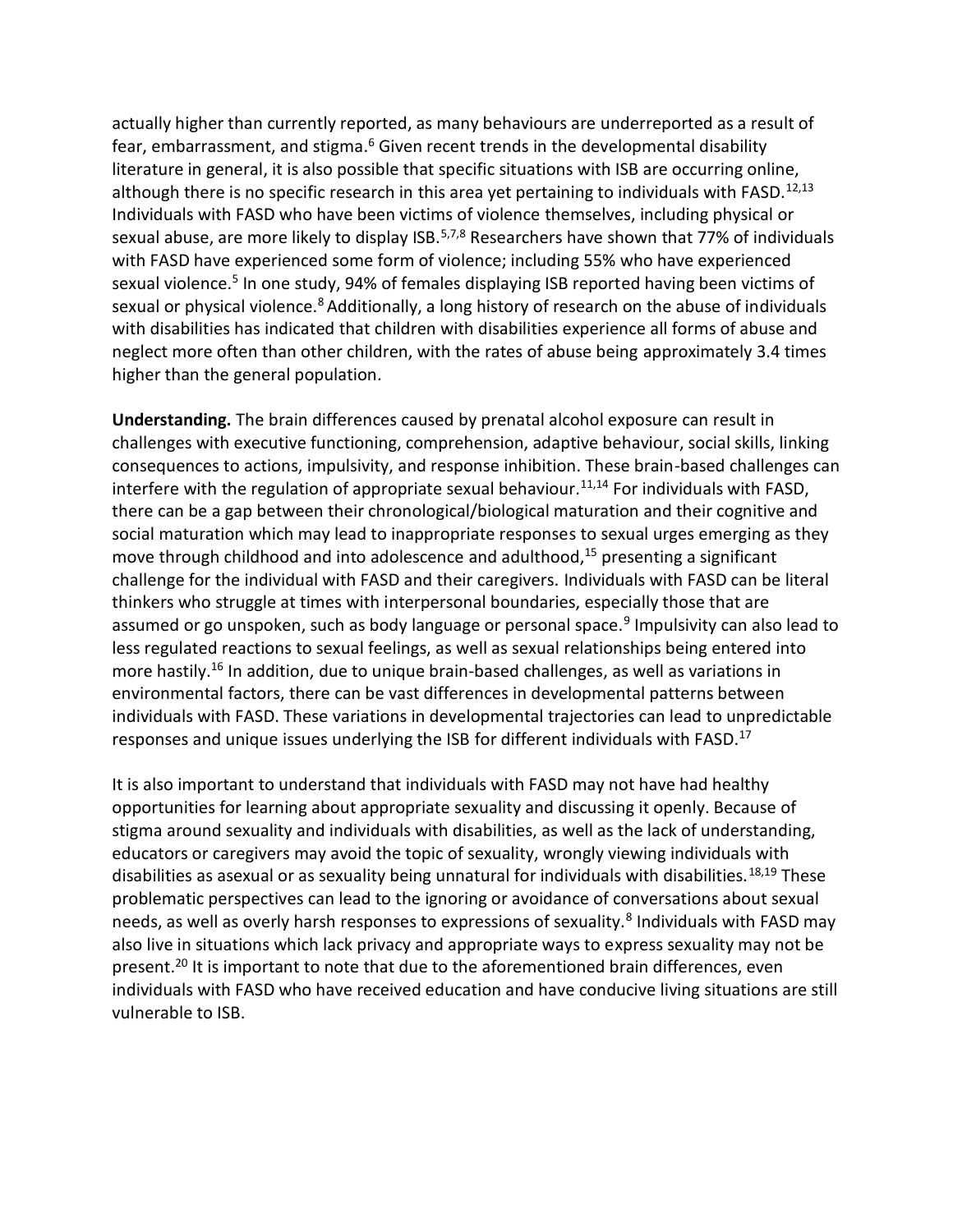## **Implications:**

It is essential that FASD-informed approaches towards adopting healthy sexuality and properly addressing ISB are implemented to help individuals with FASD as part of holistic support. Individuals with FASD are sexual beings like everyone else and need to understand their sexuality and sexual needs in a healthy way.

The presence of ISB seems to play a part in levels of care required, as one study demonstrated that lower level care needs (or even minimal care) were associated with fewer ISB.<sup>10</sup> Therefore, putting strategies and supports in place that facilitate development of positive understandings of sexuality and reduce ISB may be an important factor for decreasing the level of care required by individuals with FASD. The support required for each individual with FASD should be reflective of their unique needs and specifically for individuals demonstrating ISB, an approach that is tailored to the individual will likely be most effective. The understanding of the individual's environment and supports must also be kept in mind when seeking to address ISB appropriately with individuals with FASD. For example, there is a need to assess risk factors related to the individual (e.g., determination of level of sexual risk), agency (i.e., one's capacity to act independently and make their own free choices, such as the need for additional positive support), and environment (e.g., attitudes, perceptions, stimuli). It is critical to work towards changing the other modifiable factors, and not just the individual with FASD, to both reduce and prevent ISB.<sup>7</sup> Other areas for implications from the existing research that can be expanded on are highlighted below.

#### **1. Sexual Education**

The Public Health Agency of Canada suggests that individuals with developmental disabilities should receive sexual health education which is specifically informed by the person's needs and disability. They recommend an approach which includes the following elements: "1) a deeper understanding that is relevant to their specific health needs and concerns; 2) the confidence, motivation and personal insight needed to act on that knowledge; 3) the skills necessary to enhance sexual health and to avoid negative sexual health outcomes; and 4) a safe, secure and inclusive environment that is conducive to promoting optimal sexual health".<sup>21</sup> By implementing education strategies that incorporate these elements, and are reflective of the specific needs and challenges being faced by those whom the education is targeting, educators and caregivers can approach conversations addressing sexuality with individuals with FASD in a more effective manner. Individuals with FASD who experience ISB should also be assessed regarding their social sexual knowledge and attitudes with a reliable tool, such as the Social Sexual Knowledge and Attitudes Tool (SSKAAT-R).22,23 Additionally, the theory of *counterfeit deviance* should be considered for individuals with FASD, whereby ISB may be best explained by multiple hypotheses which recognizes individuals with intellectual and developmental disabilities may have decreased judgment, social skills, or impulse control.<sup>24,25</sup> The theory of counterfeit deviance means that a sexual offense committed by an individual with an intellectual disability possibly occurred because of poor sexual knowledge.<sup>25</sup> The authors outline eleven alternative hypotheses that are the basis of counterfeit deviance, which take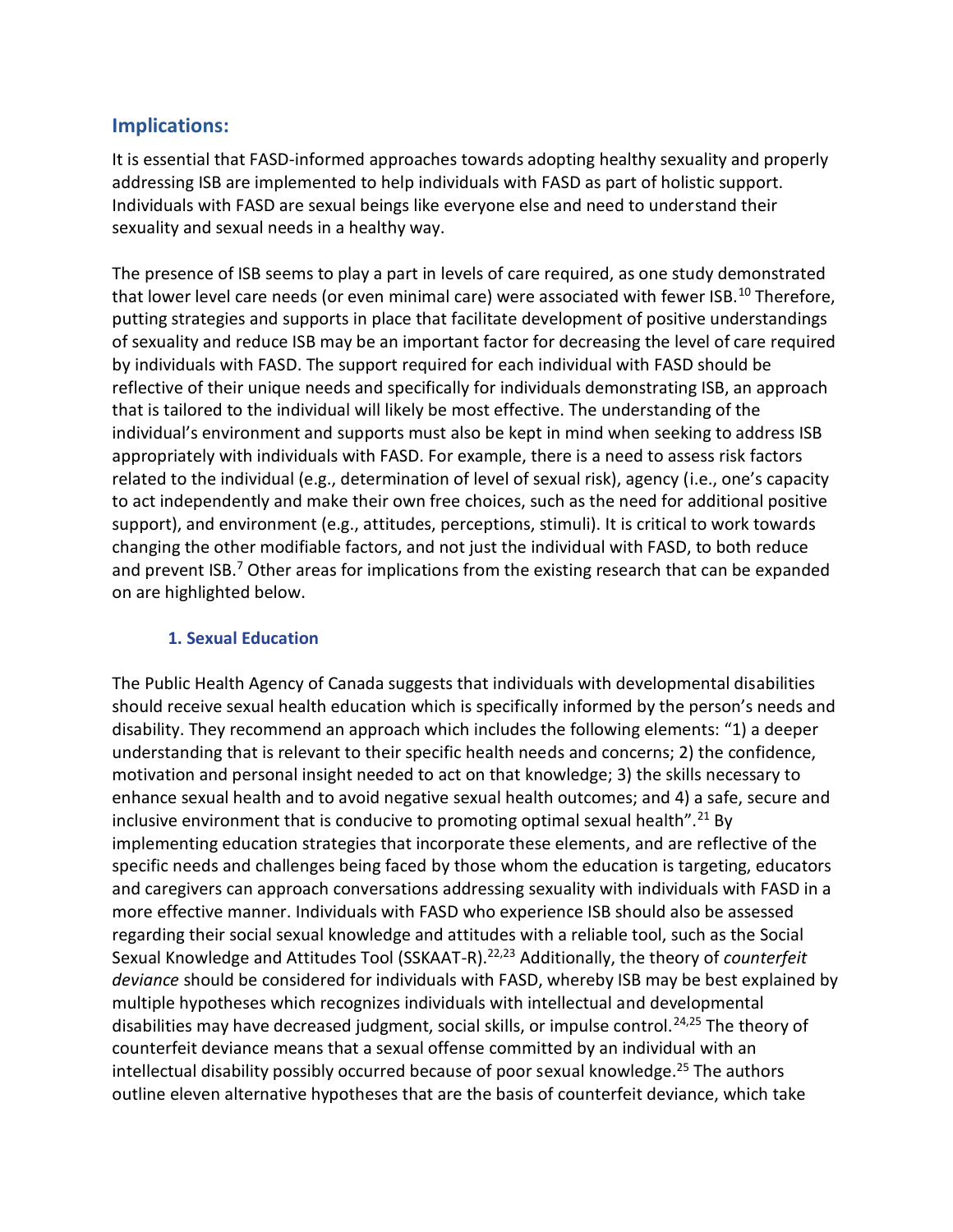into account living situations, modelling behaviour, behavioural rewards, lack of opportunities for social skill development, lack of comprehensive sexual knowledge, perpetual arousal, experiences of sexual abuse, society's moral values regarding individuals with intellectual disabilities, and medical or medication side-effects.25

#### **2. Considerations When Encountering ISBs**

As ISB arise, specific considerations regarding vulnerabilities and risks should be kept in mind for individuals with FASD. For example, recognizing the vulnerability of individuals with FASD, and the risk for sexual exploitation, is extremely important. For some individuals with FASD, there is complexity to understanding capacity to "consent in meaningful, responsible decisionmaking about sexual activity" which can add to their vulnerability in these situations.<sup>26</sup> Furthermore, because of the link between ISB and victimization with regards to physical or sexual abuse, clinicians who come across ISB in individuals with FASD should consider the potential role of abuse and screen appropriately.<sup>6</sup> Also, when trying to determine the context under which events took place regarding ISB with individuals with FASD, there should be understanding around the higher likelihood of suggestibility (i.e., being inclined to accept something that is being suggested despite the truth) and confabulation (i.e., producing misinterpreted memories), as well as the potential for memory impairments.<sup>14</sup> Another area for awareness when approaching certain ISB with individuals with FASD, such as promiscuity or high risk sexual encounters, is the increased risk of unplanned pregnancies. Because individuals with FASD also have high rates of substance and alcohol use, attention should be paid by clinicians to the prevention of an unplanned pregnancy which may also expose the fetus to alcohol or other substances (e.g., monitoring of birth control; supervision of relationships).<sup>6</sup>

#### **3. Trouble with the Law and ISB**

Given the high prevalence of ISB amongst individuals with FASD, as well as the severe underdiagnosis of FASD, it is likely that there are many unrecognized individuals with FASD who have had trouble with the law with regards to sexual offending. Screening for FASD in sexual offending assessments would be valuable, given the fact that alternative programs or adaptations to standard sexual offending assessment and treatment are necessary to accommodate individuals with FASD appropriately.<sup>11</sup> Examples of beneficial alterations could include reviewing the problematic ISB and determining the specific cognitive deficits which may have played a role in the offending behaviour.

From there, determining the level of support required by the individual that is reflective of those deficits has a greater chance of success. Furthermore, understanding the individual's specific challenges will shed light on components of standard treatment that they will likely find difficult, such as asking someone with a memory deficit to recall all of their previous offenses, or expecting someone with executive functioning challenges to have a relapse prevention strategy focusing primarily on self-monitoring.<sup>11</sup> There are currently no research studies specifically evaluating FASD-informed sexual offending treatment or relapse prevention strategies, but beginning with an understanding of the individual, and tailoring treatment to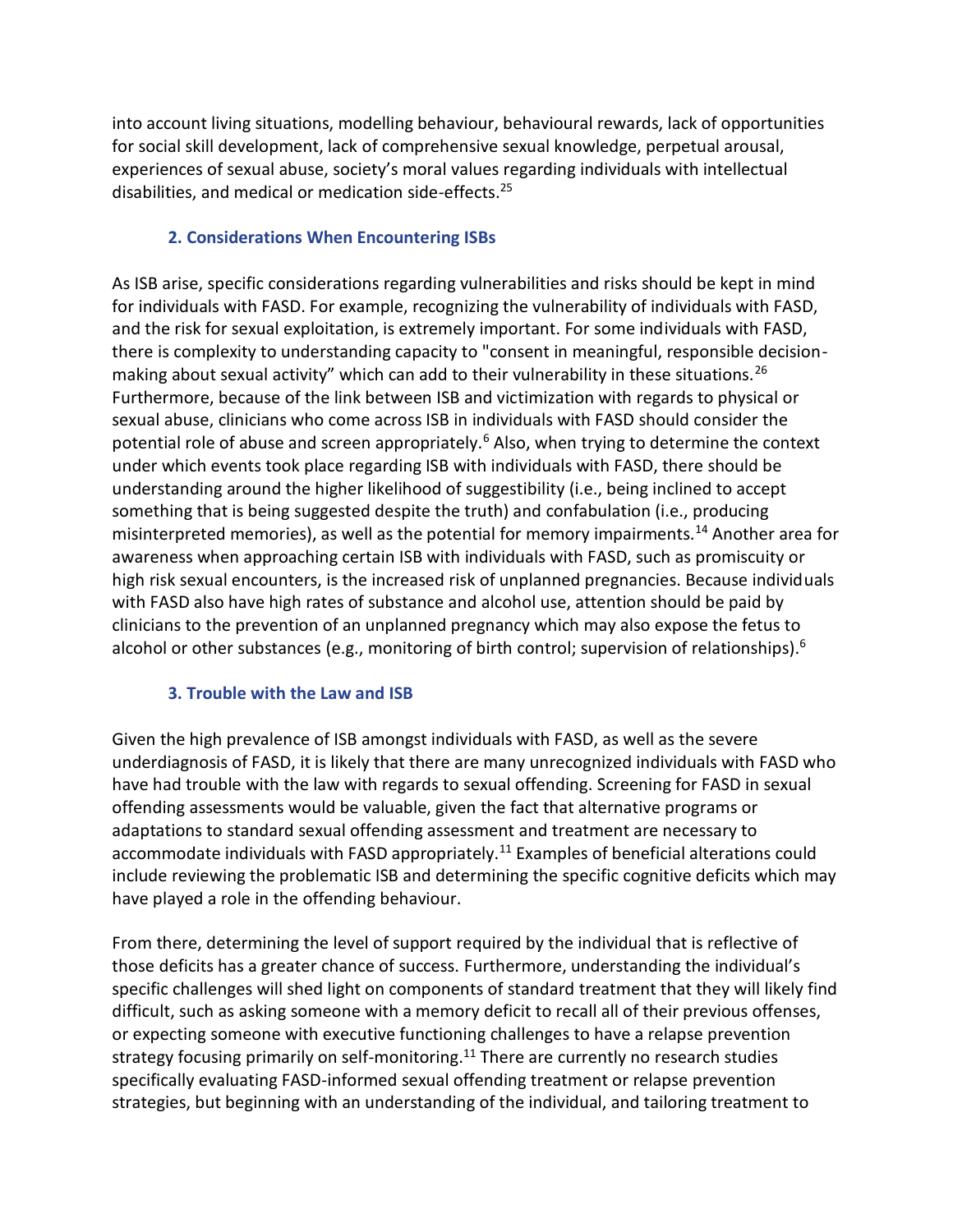their specific strengths and needs, is likely to be more effective than putting an individual with FASD through a standardized program.<sup>11,14</sup> Researchers have recommended that "the use of strategies which address adaptive and executive functioning deficits, and sensory impairments aligned with attachment-based and trauma-informed approaches may be compelling, consistent and supported additions within traditional sex offender treatment for this population".<sup>14</sup> Expectations for the produced outcomes from treatment should also be adjusted accordingly for individuals with FASD.<sup>11,14</sup>

# **Conclusions:**

ISB is frequently an adverse life outcome for individuals with FASD and although the existing research helps provide some understanding about the existence of ISB within this population, there is an obvious need for future research to address the significant gaps in this area. Future research should focus on investigations that better outline the cause of ISB in this population, as well as the assessment of FASD and ISB. Researchers also need to examine sex offender treatment programs for individuals with FASD and improve understanding about FASD amongst professionals addressing ISB, specifically those within legal settings contending with those experiencing trouble with the law as a result of ISB.<sup>14</sup>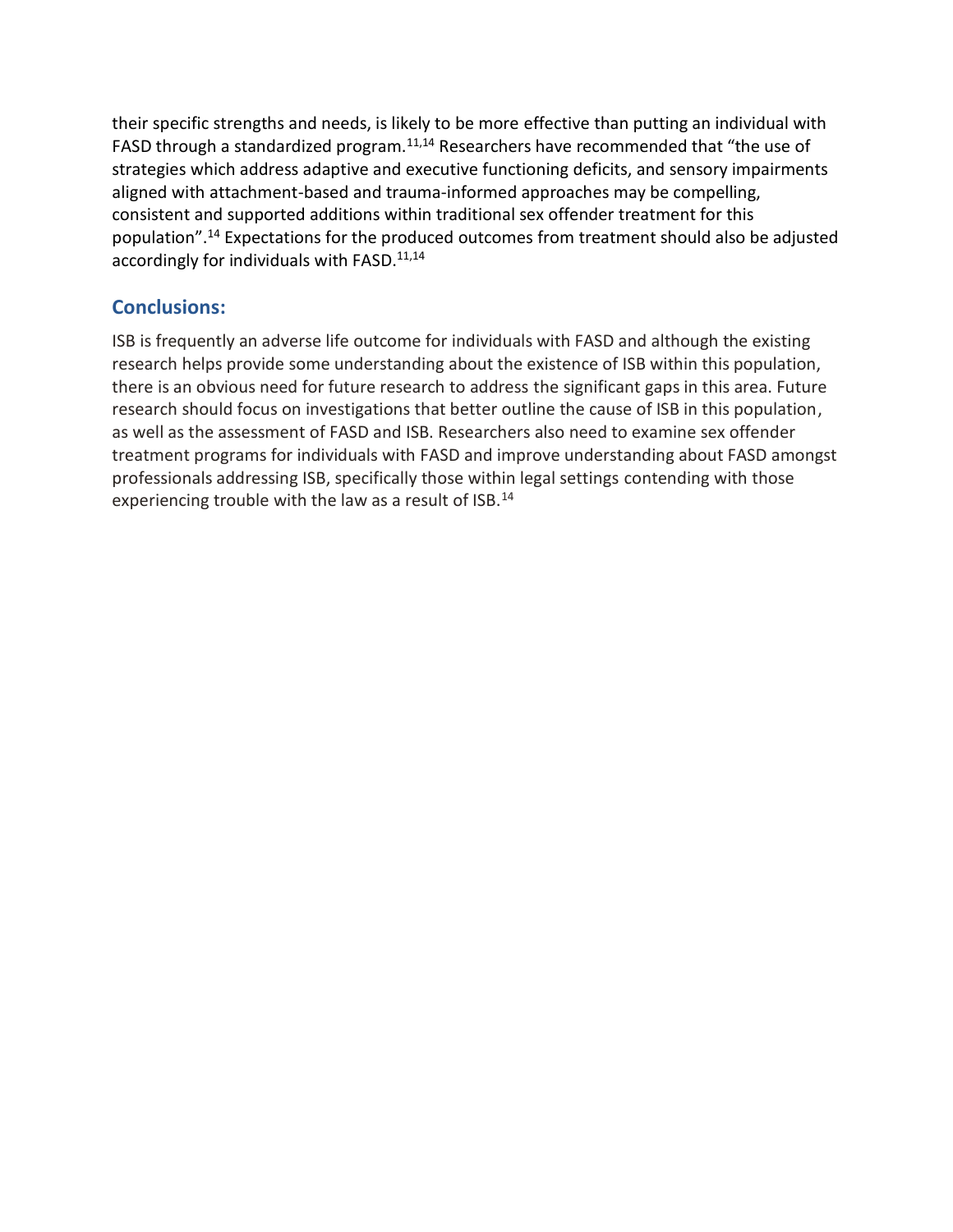#### **References:**

- 1. Perreault, S. (2009). *Criminal victimization and health: A profile of victimization among persons with activity limitations or other health problems* (Catalogue no. 85F0033M - No. 21). Canadian Centre for Justice Statistics Profile Series. Ottawa, ON: Statistics Canada. Available at https://www.publicsafety.gc.ca/lbrr/archives/cnmcsplcng/cn000034994098-eng.pdf
- 2. Sobsey, D. (2005). Violence and disability. In W. M. Nehring (Ed.), *Health promotion for persons with intellectual/development disabilities: The state of the scientific evidence* (205-234). Washington, DC: American Association on Intellectual and Developmental Disabilities (AAIDD).
- 3. Horner-Johnson, W., & Drum, C. E. (2006). Prevalence of maltreatment of people with intellectual disabilities: A review of recently published research. *Mental Retardation and Developmental Disabilities Research Reviews, 12*(1), 57-69.
- 4. Fraser, C. (2008). Victims and fetal alcohol spectrum disorder (FASD): A review of the issues. *Victims of Crime Research Digest*. Available at http://www.justice.gc.ca/eng/rp-pr/cj-jp/victim/rr07\_vic4/p4.html
- 5. Streissguth, A., et al. (1996). *Understanding the occurrence of secondary disabilities in clients with fetal alcohol syndrome (FAS) and fetal alcohol effects (FAE)*. Final report to the Centers for Disease Control and Prevention. Available at http://lib.adai.uw.edu/pubs/bk2698.pdf
- 6. Streissguth, A. P., Bookstein, F. L., Barr, H. M., Sampson, P. D., O'Malley, K., & Young, J. K. (2004). Risk factors for adverse life outcomes in fetal alcohol syndrome and fetal alcohol effects. *Developmental and Behavioral Pediatrics, 25*(4), 228-238.
- 7. Watson, S.L., Richards, D., Cox-Lindenbaum, D., & Lindenbaum, L. (2016). *An integrated approach to supporting the individual with FASD who has Challenging Sexual Behaviour*. Pre-conference symposium presented at the NADD 33<sup>rd</sup> Annual Conference. Niagara Falls, ON. November 2016.
- 8. Barron, P., Hassiotis, A., & Banes, J. (2002). Offenders with intellectual disability: The size of the problem and therapeutic outcomes. *Journal of Intellectual Disability Research, 46*(6), 454-463. doi: 10.1046/j.1365- 2788.2002.00432.x
- 9. Brown, J., Long-McGie, J., Wartnik, A., Oberoi, P., Wresh, J., Weinkauf, E., … Kerr, A. (2014). Fetal alcohol spectrum disorders in the criminal justice system: A review. *Journal of Law Enforcement, 3*(6).
- 10. Clark, E., Lutke, J., Minnes, P., & Ouellette-Kuntz, H. (2004). Secondary disabilities among adults with fetal alcohol spectrum disorder in British Columbia. *Journal of FAS International, 2*(e13).
- 11. Baumbach, J. (2002). Some implications of prenatal alcohol exposure for the treatment of adolescents with sexual offending behaviors. *Sexual Abuse, 14*(4), 313-327.
- 12. Normand, C. L., & Sallafranque-St. Louis, F. (2016). Cybervictimization of young people with an intellectual or developmental disability: Risks specific to sexual solicitation. *Journal of Applied Research in Intellectual Disabilities, 29*(2), 99-110. doi: 10.1111/jar.12163
- 13. Caton, S., & Chapman, M. (2016). The use of social media and people with intellectual disability: A systematic review and thematic analysis. *Journal of Intellectual & Developmental Disability, 41*(2), 125-139. doi: 10.3109/13668250.2016.1153052
- 14. Brown, J., Cooney-Koss, L., Harr, D., Neal, D., Haanen, C. G., & Trnka, A. (2017). Fetal alcohol spectrum disorder and sexually inappropriate behaviors: A call on sex offender treatment clinicians to become informed. *The Journal of Special Populations, 2*(1).
- 15. Fast, D. K., & Conry, J. (2009). Fetal alcohol spectrum disorders and the criminal justice system. *Developmental Disabilities Research Reviews, 15*(3), 250-257. doi: 10.1002/ddrr.66
- 16. Brackenreed, D. G. (2015). Persons with FASD: Disability and sexuality. *Journal of Education and Human Development, 4*(2), 57-62. doi: 10.15640/jehd.v2n2\_1a5
- 17. McLachlan, K., Andrew, G., Pei, J., & Rasmussen, C. (2015). Assessing FASD in young children: Exploring clinical complexities and diagnostic challenges. *Journal of Population Therapeutics and Clinical Pharmacology, 22*(1), e108 e124. Available at http://www.jptcp.com/articles/assessing-fasd-in-young-children-exploring-clinical-complexitiesand-diagnostic-challenges.pdf
- 18. Esmail, S., Darry, K., Walter, A., & Knupp, H. (2010). Attitudes and perceptions towards disability and sexuality. *Disability and Rehabilitation, 32*(14), 1148-1155. doi:10.3109/09638280903419277
- 19. Richards, D. A., Watson, S. L., Monger, S., & Rogers, C. (2012). The right to sexuality and relationships. In D. Griffiths, F. Owen, & S. L. Watson (Eds.), *The human rights agenda for persons with intellectual disabilities* (103-128). Kingston, New York: NADD Press.
- 20. Graham, H. L. (2014). *Fetal alcohol spectrum disorder and inappropriate sexual behaviour* (Unpublished master's thesis). Laurentian University, Sudbury, ON, Canada.
- 21. Public Health Agency of Canada. (2008). *Canadian guidelines for sexual health education* (Catalogue no. 978-0-662- 48083-9). Ottawa, ON: Her Majesty The Queen in Right of Canada. Available at http://sieccan.org/pdf/guidelineseng.pdf